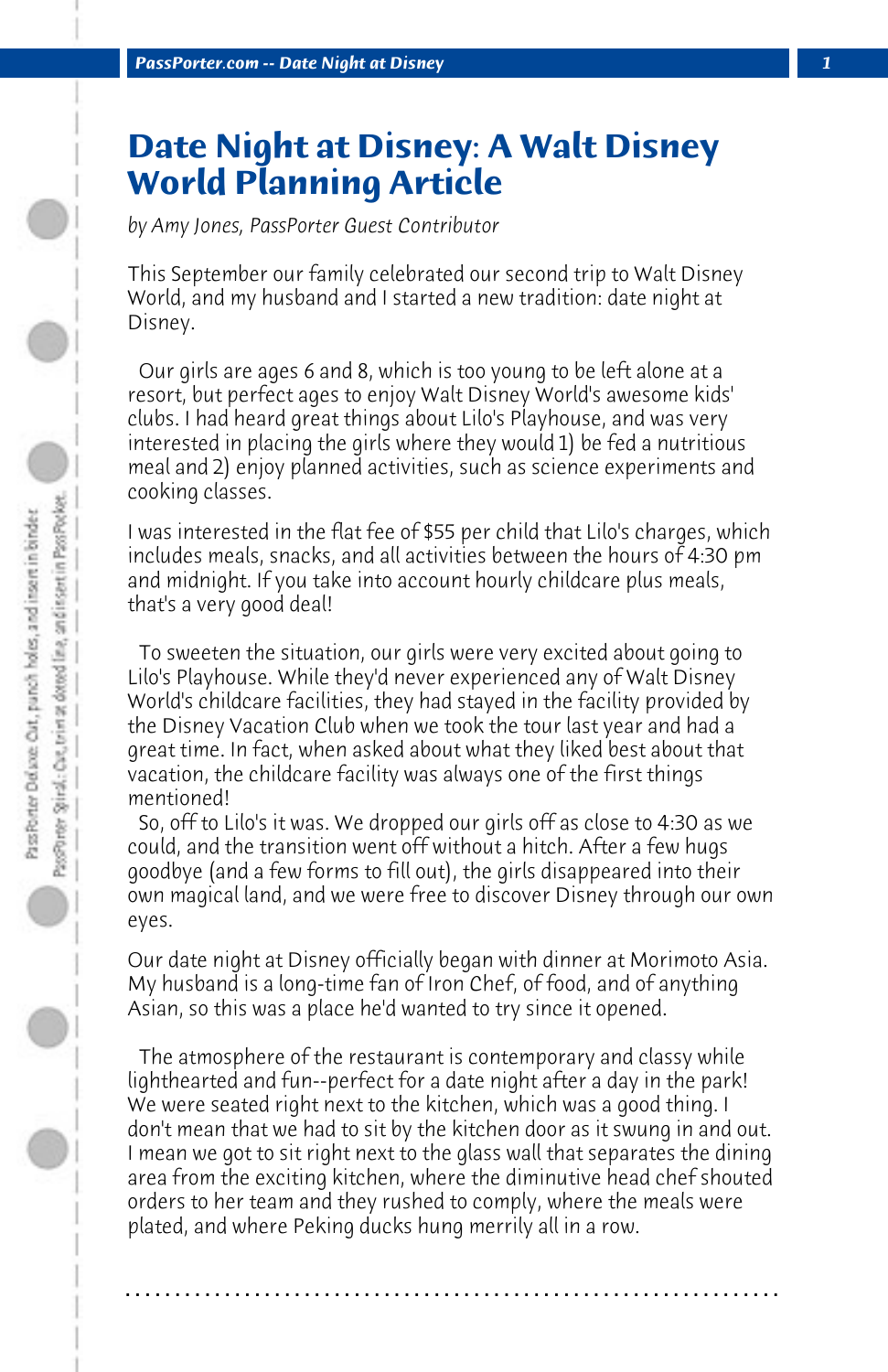We were on the Disney Dining Plan, but since Morimoto's takes 2 credits we opted to pay out of pocket and keep it simple. We ordered one eel and avocado sushi roll, a Vietnamese iced coffee, and an iced green tea. The green tea was lovely, almost floral, and the Vietnamese iced coffee was like a tasty mocha frappuccino. The eel and avocado roll was melt-in-your-mouth good, and we took our time, savoring every bite until our entree arrived.

 The Peking duck, which had "peeked" at us through the glass throughout our appetizer experience, was our entree of choice. I will point out here that the menu states that the Morimoto Peking Duck serves a minimum of two guests, but costs \$27 per person. That means that the duck, for a party of two, costs \$54. However, our server made sure that we understood this when we ordered, so there were no surprises for us when the bill came.

 The duck was tender and delicious, with crispy skin that could have been an appetizer on its own. We took plenty of time enjoying this and the fried rice dish that our server had recommended to compliment the duck. We bypassed dessert however, because, although we had enjoyed Morimoto Asia, the night was young and there was much to see.

 We then crossed off another entry on the Bucket List by going to Jock Lindsey's Hangar Bar. My husband is a lifelong Indiana Jones fan, and both of us wanted to check out the decor and the details.

 While the establishment is small, it is very well decorated in what I would call "Twentieth Century World Traveler," down to realistic newspaper clippings about Jock Lindsey himself. We are primarily teetotalers, but I'd done my homework on this place and the names of the drinks were were so fun and so intended for Indiana Jones fans (like "The German Mechanic" or "Cool-headed Monkey") that we had to give at least a couple a try.

 So, at almost forty years old, I did something I'd never done in my entire life. I walked up to a bar, sat down, and ordered an alcoholic drink from a bartender. Yep, I did. I was honest and told him that I didn't usually drink, and asked him if he could recommend something very light and gentle. He recommended "The Scottish Professor," which is a light whiskey/gin mix with pear nectar, simple syrup, and fresh lemon juice. It just had a tiny bit of alcohol and was quite tasty.

 We took a bus back to the Polynesian, and discovered that we had time to hop on the Monorail and have just a few minutes of Magic Kingdom time before the park closed.

**. . . . . . . . . . . . . . . . . . . . . . . . . . . . . . . . . . . . . . . . . . . . . . . . . . . . . . . . . . . . . . . . . .**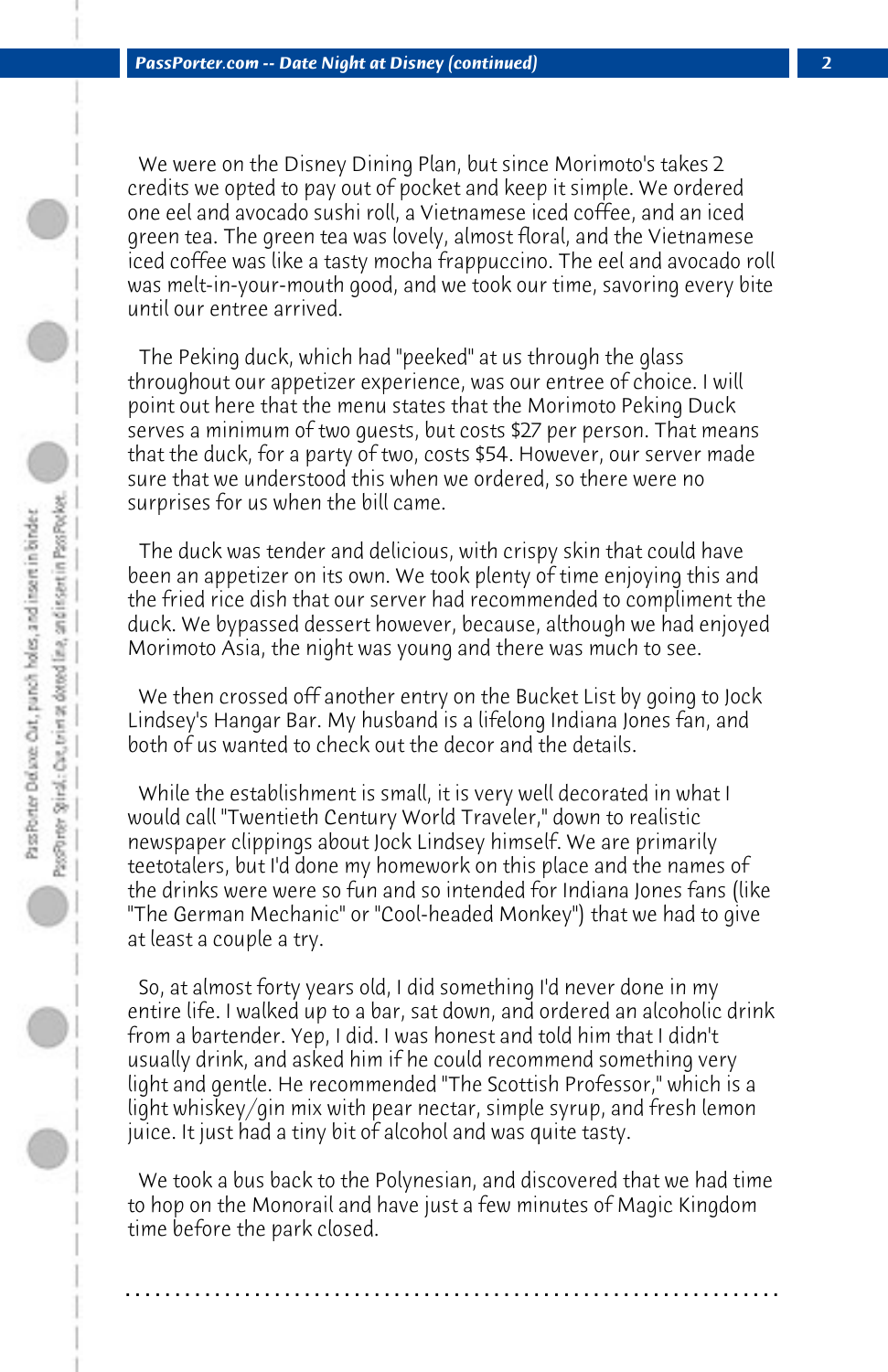This is where the fun really began! We ran/walked courteously through the crowd of people exiting the park in hopes of riding both Splash and Space Mountains. I should note that we seldom get to ride anything fun together, since our kids are pretty anti-coaster, anti-speed, anti-drops, so we usually take turns. But, it was date night!

 However, something did get in our way, something that turned out to be a moment of serendipity...The Main Street Electrical Parade! As you may be aware, this parade has since taken a bow at Walt Disney World and has careened its way back to Disneyland. We got to see the parade in its entirety, and I am so glad that we did.

 We watched the parade at Frontierland, so we were just a hop, skip, and a jump into the Briar Patch from Splash Mountain. This ride has a bit of history with us. We were blessed with one day at Magic Kingdom way back in 2003, and this was the only big ride I tried. I was petrified the entire time and screamed like a banshee when it came time for the drop. This time, I loved seeing the castle lit up in the distance, I had three or four Splash Mountain experiences under my belt, and I was the one telling my husband "No, this isn't it yet" all through the ride. We got a bit soaked at the splash, but that made it all the more fun.

 We then raced to Space Mountain, which had already closed, but we didn't mind. We leisurely exited the park, strolled to the monorail, whizzed back to the Polynesian, and picked up our kids (who wondered why we were so wet).

 As we drove back to our resort, the kids were effervescent about their experience at the Kids' Club, which included art, science, cookie baking, acting, and movie watching, just to name a few things, and chattered on in spite of the lateness of the hour.

 This started a new tradition for us, and we will hopefully have a date night every Disney vacation. As Rapunzel would say, "Best. Date. Ever!"

*About The Author: Amy Jones lives in Kentucky with one husband and two future Disney imagineers. She is a stay-at-home mom, a runner, a writer, and a Disney planning fiend. She and her family have been to the World twice and have two more trips scheduled for 2017 to celebrate birthdays, Star Wars, and a long-awaited 20th wedding anniversary.*

**. . . . . . . . . . . . . . . . . . . . . . . . . . . . . . . . . . . . . . . . . . . . . . . . . . . . . . . . . . . . . . . . . .**

*Article last updated: 11-10-2016*

*View the latest version online at:*